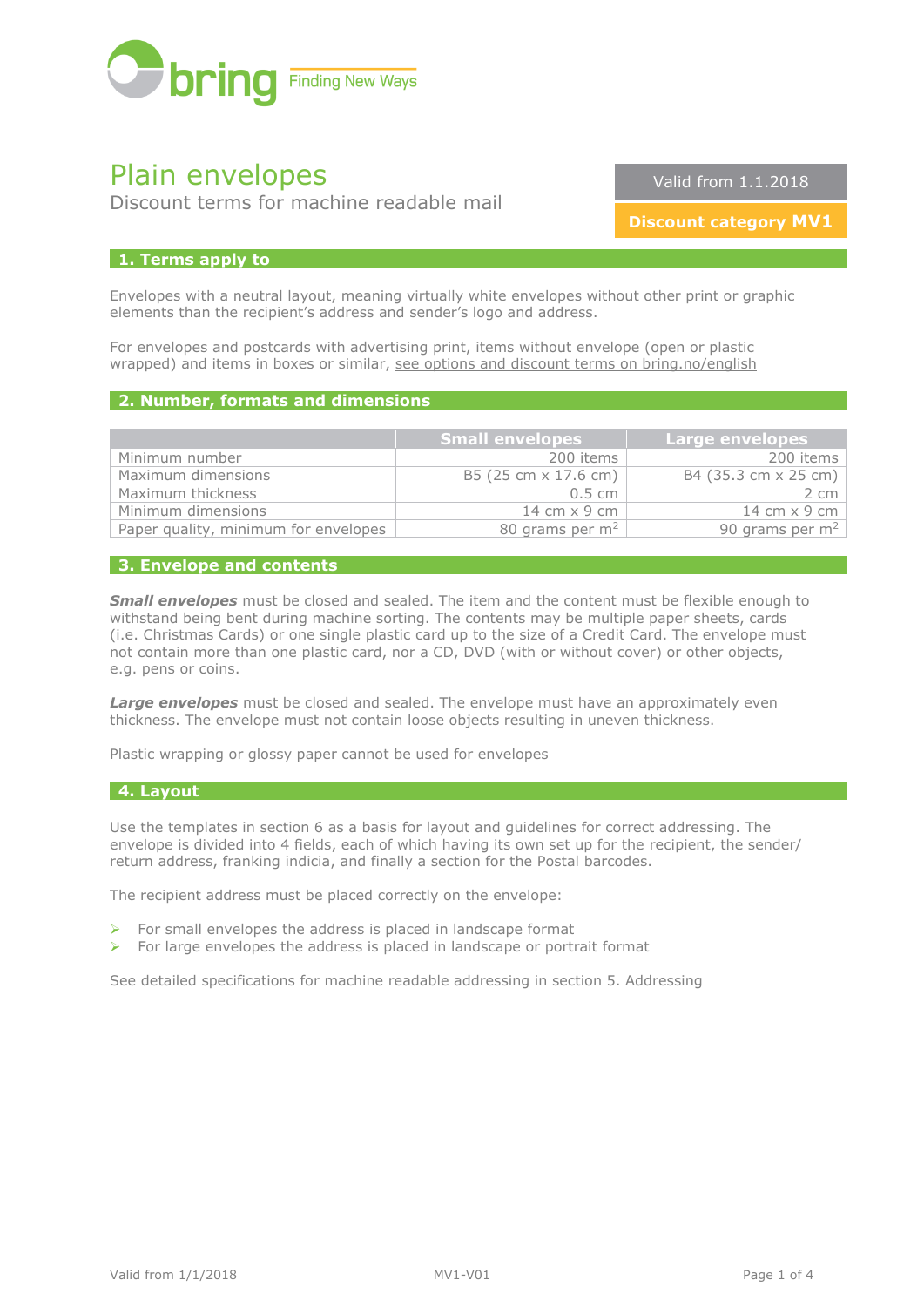| 5. Addressing                              |                                                                                                                                                                                                                                                                                                                                                                                                                                                                                                                                                                                                                                                        |                   |                          |                    |                        |  |  |
|--------------------------------------------|--------------------------------------------------------------------------------------------------------------------------------------------------------------------------------------------------------------------------------------------------------------------------------------------------------------------------------------------------------------------------------------------------------------------------------------------------------------------------------------------------------------------------------------------------------------------------------------------------------------------------------------------------------|-------------------|--------------------------|--------------------|------------------------|--|--|
| <b>Recipient's</b><br>address              | The recipient's address must be placed in Field C (see 6. Templates)<br>The recipient's address must be at least 2 lines<br>➤<br>All lines must be set with a straight left margin<br>$\blacktriangleright$<br>All address lines must be parallel with the bottom edge of the envelope<br>➤<br>All lines must have the same line spacing of 1 or 1.5. No double line spacing or<br>⋗<br>open/blank lines. See template in 6 d)<br>Space between the words must be 1 or 2 space bars<br>➤<br>Customer number, Electronic Address Updating or similar customer ID must always<br>$\triangleright$<br>be put at the top of the address lines              |                   |                          |                    |                        |  |  |
| Typeface/fonts and<br>font size            | The following typefaces/fonts and font sizes must be used<br>Arial – font size $10,11,12$<br>➤<br>Courier New - font size 10,11,12<br>$\triangleright$<br>$\triangleright$ Verdana - font size 9,10,11,12<br>$\triangleright$ Fonts and font size must be the same in the entire address<br><b>Bold, Italic or underlined text is not permitted</b><br>⋗                                                                                                                                                                                                                                                                                               |                   |                          |                    |                        |  |  |
| Print colour                               | The address must be in dark print on white or very light coloured background.                                                                                                                                                                                                                                                                                                                                                                                                                                                                                                                                                                          |                   |                          |                    |                        |  |  |
| Window envelopes                           | Only the recipient address must appear in the window<br>The entire address must be visible in the window and placed in such a way that it<br>≻<br>cannot slide away from the window<br>Allow a clear space of 10 mm between sender and recipient address<br>➤<br>No text, numbers or other marks which are not part of the address may appear,<br>⋗<br>neither in the address field or the window<br>DIV tags and "Paid by" (e.g. Giro payment forms) can however be accepted within<br>➤<br>the address window<br>If the address field are framed with an unbroken line, the frame must be drawn with<br>➤<br>at least 10 mm clearance to the address |                   |                          |                    |                        |  |  |
| 2D/QR/Datamatrix/<br>Alphanumeric code     | 2D/QR/Datamatrix codes, including numeric characters, can be placed in the address<br>field. The clearance to the address lines must be at least 10 mm.<br>If the 2D/QR/Datamatrix code is placed at the top of the address lines with the same<br>➤<br>straight left margin, the clearance can be less than 10 mm<br>Alphanumeric codes placed at the top of the address lines must be set as line 1 in<br>➤<br>the address with the same line spacing as the rest of the address field.<br>A 2D/QR/Datamatrix code with numeric characters and alphanumeric codes must<br>➤<br>however not be placed to the left of the address                      |                   |                          |                    |                        |  |  |
| Address labels                             | Address labels can be used as long as the terms in general are met                                                                                                                                                                                                                                                                                                                                                                                                                                                                                                                                                                                     |                   |                          |                    |                        |  |  |
| <b>Return address</b><br>(Senders address) | The return address may be printed on the back or on the face of the envelope, and must<br>be complete and in a readable typeface (see template for placing)                                                                                                                                                                                                                                                                                                                                                                                                                                                                                            |                   |                          |                    |                        |  |  |
| Kevwords                                   | If placing the return address in Field A on the face of the envelope, use of a keyword is<br>recommended to avoid that the return address can be mistaken as the recipient's<br>address.                                                                                                                                                                                                                                                                                                                                                                                                                                                               |                   |                          |                    |                        |  |  |
|                                            | Approved<br>keywords                                                                                                                                                                                                                                                                                                                                                                                                                                                                                                                                                                                                                                   | Avsender<br>Retur | Returadresse<br>Fra/From | Returadr<br>Sender | Retur Adr<br>Return to |  |  |
| Large window                               | When the recipient's address and the return address are placed in one large window the<br>risk that the sorting machines can misinterpret the recipient and return address<br>increases. For that reason a keyword must always precede the return address when using<br>a large window. In addition, we recommend that the return address is printed on a line,<br>see figure 6 c                                                                                                                                                                                                                                                                      |                   |                          |                    |                        |  |  |
|                                            | When the return address is set in one line, the keyword should precede the return<br>➤<br>address<br>When the return address is set in multiple lines, the keyword should be placed at the<br>➤<br>top of the address with a straight left margin, and with the same fonts and line<br>spacing as the address lines.                                                                                                                                                                                                                                                                                                                                   |                   |                          |                    |                        |  |  |
| Typeface/fonts and<br>font size            | Typeface/fonts and font size should be the same in the entire return address, including<br>the keyword<br>Font size should be smaller than the one used on the recipient's address.<br>≻<br>Bold, Italic and negative fonts as well as text with <i>underlining</i> can be used for the<br>⋗<br>entire return address, not partly                                                                                                                                                                                                                                                                                                                      |                   |                          |                    |                        |  |  |
| <b>Correct address</b>                     | A full and accurate address, complete with the postcode, helps us deliver your mail<br>quickly and safely. See How to address your Norwegian mail                                                                                                                                                                                                                                                                                                                                                                                                                                                                                                      |                   |                          |                    |                        |  |  |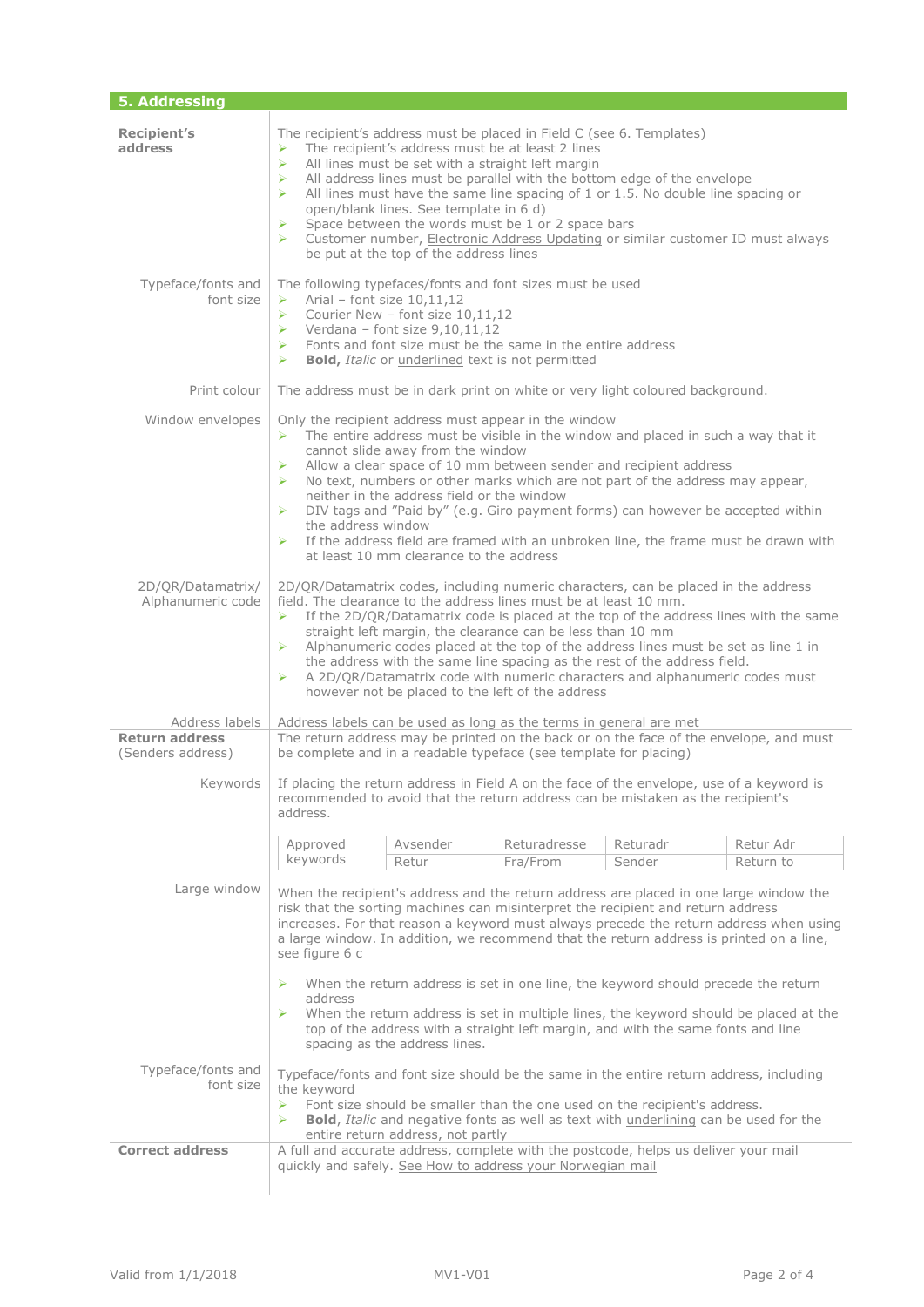## **6. Templates**

**a) Addressing in landscape format (apply for small and large formats)**



**b) Addressing in portrait formats (apply for large formats only)**



**Field A** is allocated for senders address Company name, logo, advertising etc. Allow a clear space of at least 10 mm between sender and recipient address

**Field B** is reserved for the postage paid indici

**Field C** is allocated for addressing. The entire field C must be free of any other information, print or marks. The recipient's address must be placed at a minimum of 40 mm from the top edge and minimum 15 mm from the side edges. See field D for distance to bottom edge

If using a **2D code** please see section 5

**Felt D** is reserved for Postal bar codes only. Dimensions vary depending on the format of the envelope and whether the address is in landscape or portrait format:

#### **Addressing in landscape format**

- Format small 20 mm from the bottom edge
- Format large 30 mm from the bottom edge

## **Addressing in portrait format**

• Format large only. Field D must be 30 x 165 mm measured from the bottom left corner

Read more about addressing in section 5